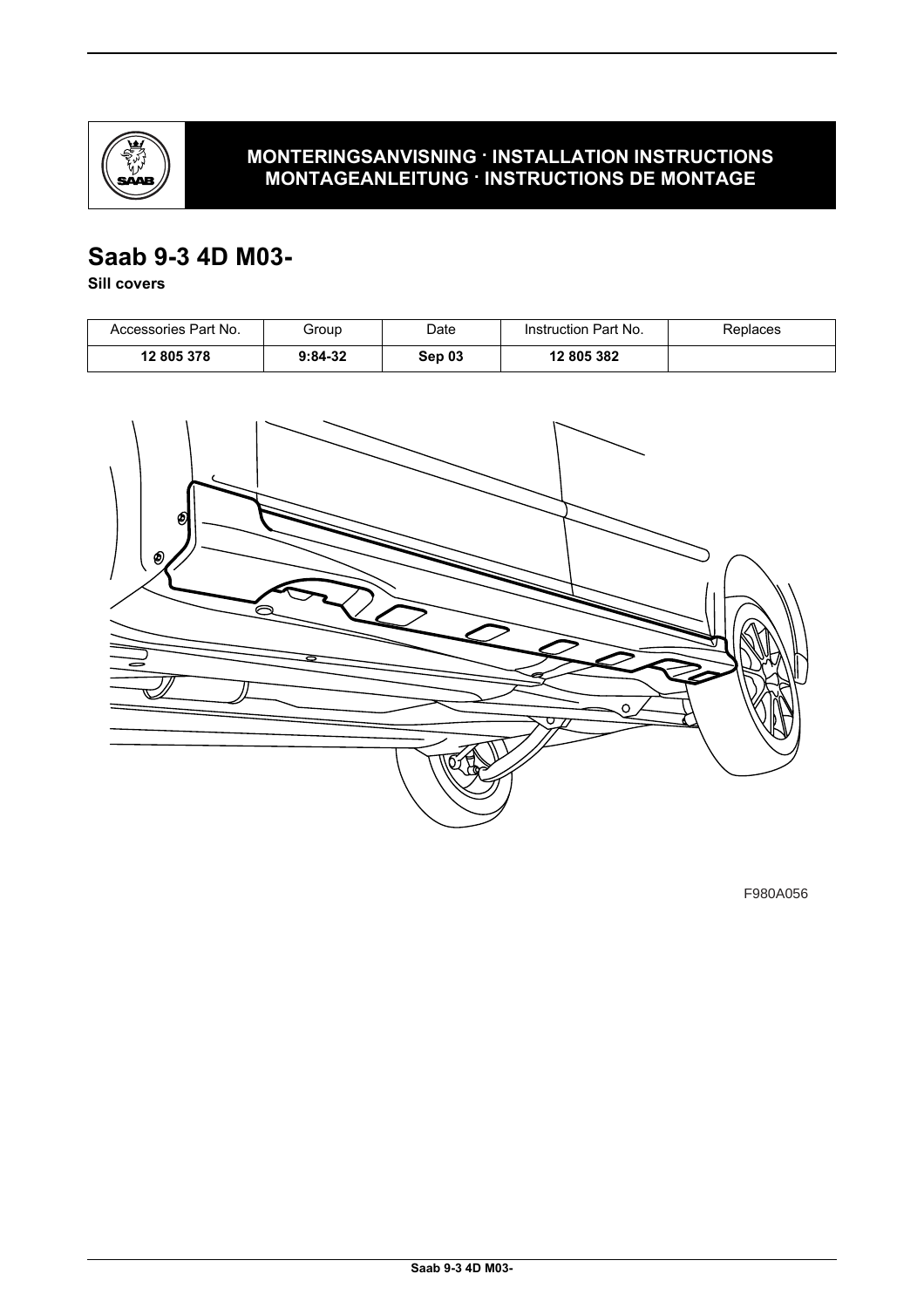

- 1 Sill cover L
- 2 Sill cover R
- 3 Screw with washer (x6)
- 4 Bolt (x12)
- 5 Plastic rivet (x12)
- 6 Clip nut (x6)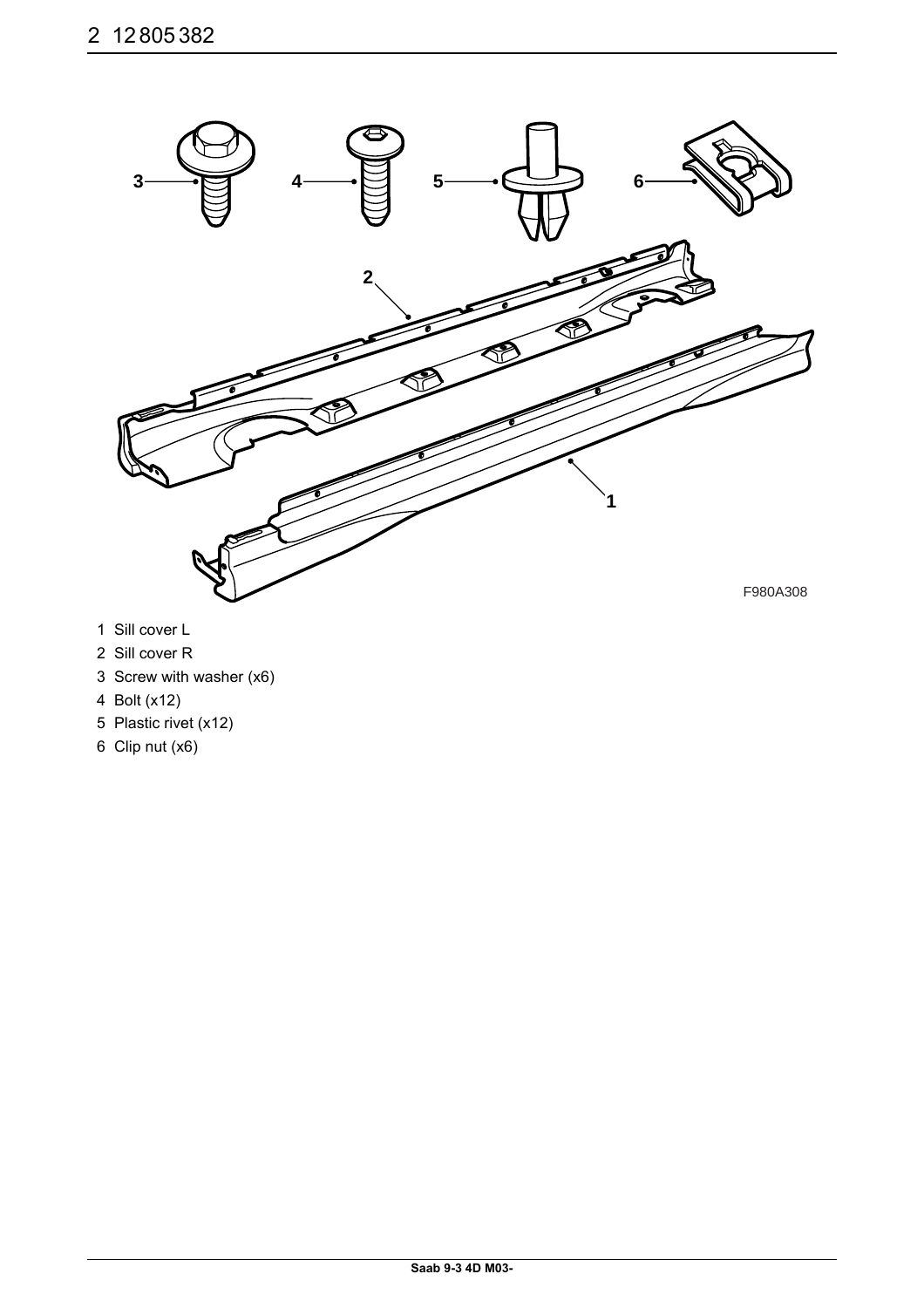

The sill covers have been treated with grey primer and are ready for painting.

- 1 Paint the sill covers the same colour as the body; see "Directions for painting preprimed PP/ EPDM plastic" in these installation instructions.
- 2 Raise the car.
- 3 Remove the screws at the wheel housings on the left-hand side of the car.
- 4 Remove the rubber moulding from the old sill cover, but not from the front wing.

## **Important**

Do not pull off the rubber moulding from the front wing as the wing liner must then be removed so that the rubber moulding can be refitted.

- 5 Remove the screws of the old sill cover behind the rubber moulding.
- 6 Remove the plastic rivets by pressing in the centre pin.
- 7 Remove the sill guard by loosening the rear edge and pressing it forward so it releases from the front wing. Gather the clip centre pins.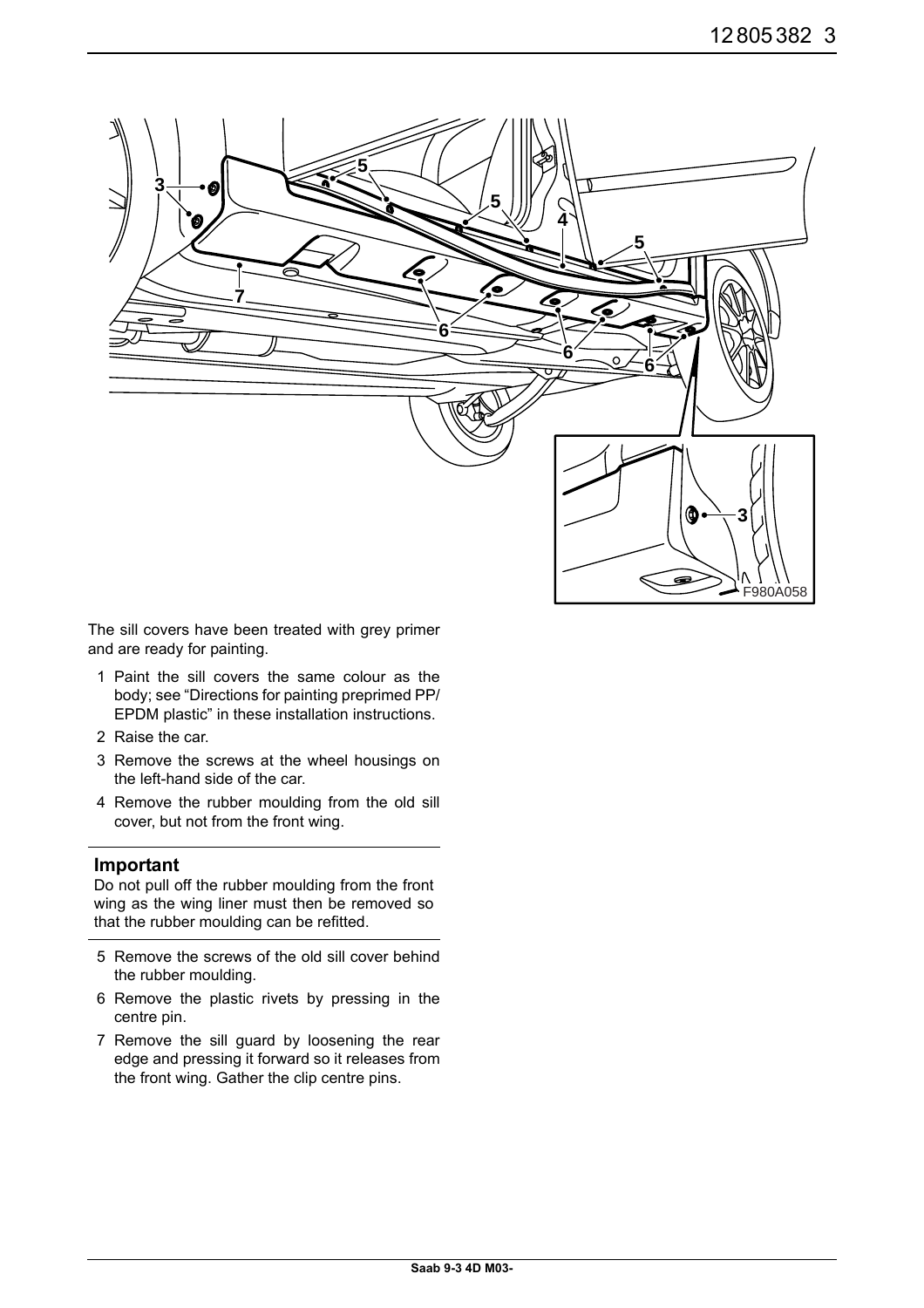

8 Remove the plastic clip from the old sill cover and fit it in the same position on the new one. Fit the clip nuts to the front and rear ends of the sill covers.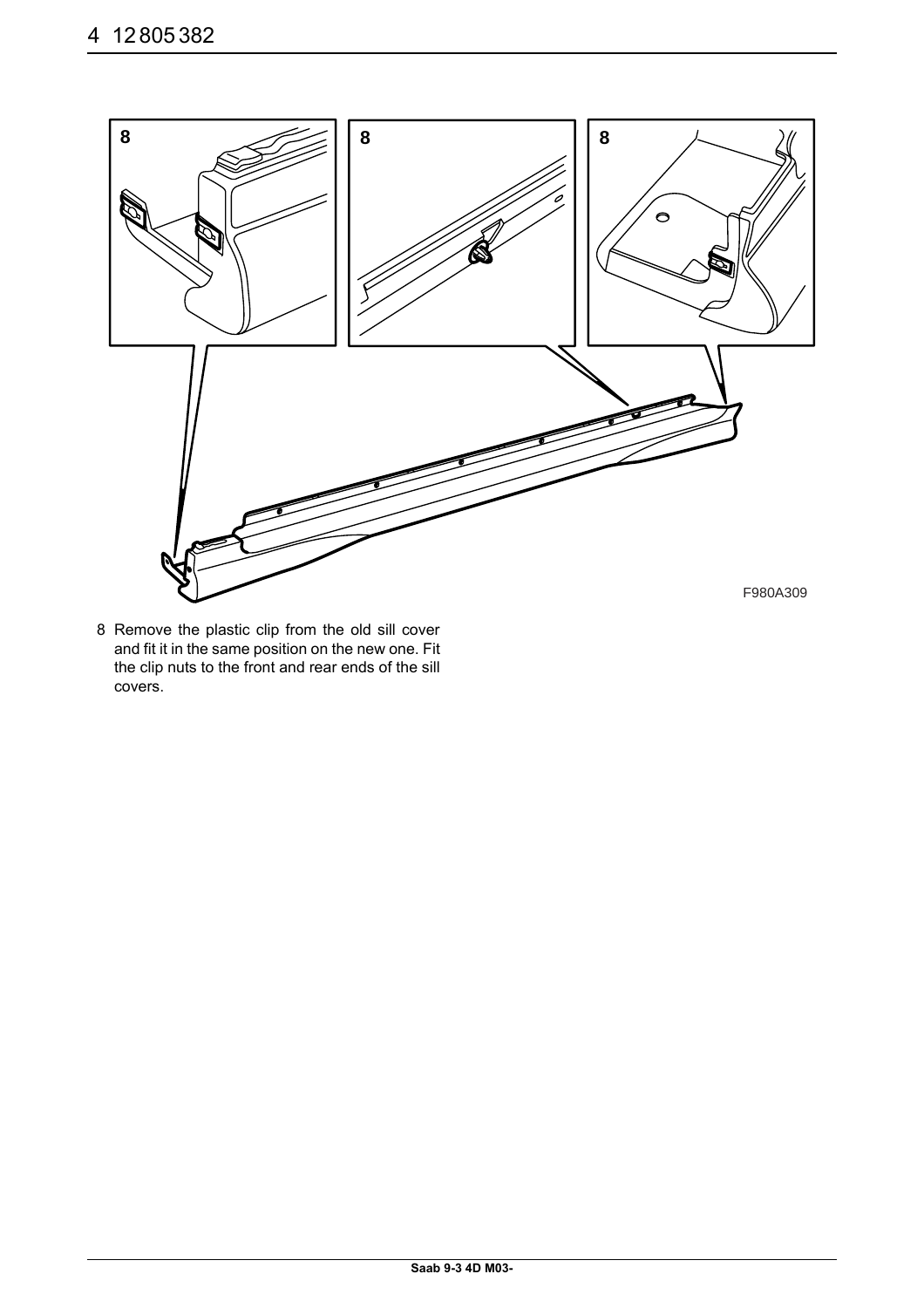

- 9 Pull out the rear edge of the plastic wheel housing slightly, hook the new sill cover into the front wing and press in the clip at the rear door.
- 10 Fit the screws behind the rubber moulding.
- 11 Press the rubber moulding into place and press its lip into the groove in the rear edge of the sill cover by stretching the rubber moulding slightly forward, inserting the lip into the groove and moving the rubber moulding back.
- 12 Fit the sill cover screws at the wheel housings.
- 13 Fit the plastic rivets and tap in the centre pin. Check the fit of the sill cover.
- 14 Repeat steps 3-13 on the right-hand side of the car.
- 15 Lower the car.